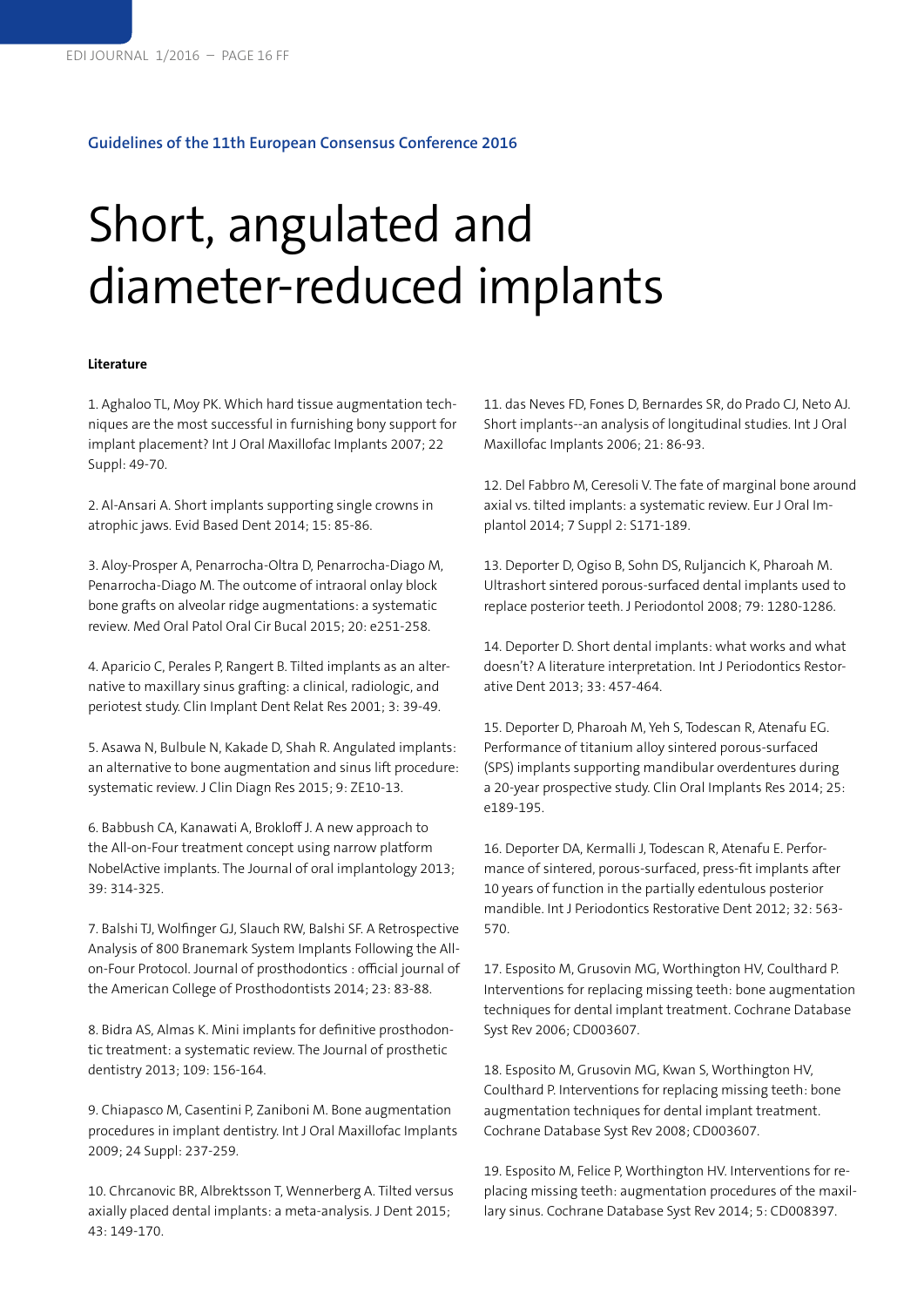20. Esposito M, Barausse C, Pistilli R, Checchi V, Diazzi M, Gatto MR et al. Posterior jaws rehabilitated with partial prostheses supported by 4.0 x 4.0 mm or by longer implants: Four-month post-loading data from a randomised controlled trial. Eur J Oral Implantol 2015; 8: 221-230.

21. Felice P, Cannizzaro G, Barausse C, Pistilli R, Esposito M. Short implants versus longer implants in vertically augmented posterior mandibles: a randomised controlled trial with 5-year after loading follow-up. Eur J Oral Implantol 2014; 7: 359-369.

22. Ferreira EJ, Kuabara MR, Gulinelli JL. "All-on-four" concept and immediate loading for simultaneous rehabilitation of the atrophic maxilla and mandible with conventional and zygomatic implants. The British journal of oral & maxillofacial surgery 2010; 48: 218-220.

23. Garaicoa-Pazmino C, Suarez-Lopez del Amo F, Monje A, Catena A, Ortega-Oller I, Galindo-Moreno P et al. Influence of crown/implant ratio on marginal bone loss: a systematic review. J Periodontol 2014; 85: 1214-1221.

24. Gentile MA, Chuang SK, Dodson TB. Survival estimates and risk factors for failure with 6 x 5.7-mm implants. The International journal of oral & maxillofacial implants 2005; 20: 930-937.

25. Gleiznys A, Skirbutis G, Harb A, Barzdziukaite I, Grinyte I. New approach towards mini dental implants and small-diameter implants: an option for long-term prostheses. Stomatologija / issued by public institution "Odontologijos studija" ... [et al.] 2012; 14: 39-45.

26. Graves S, Mahler BA, Javid B, Armellini D, Jensen OT. Maxillary all-on-four therapy using angled implants: a 16-month clinical study of 1110 implants in 276 jaws. Dent Clin North Am 2011; 55: 779-794.

27. Gulje F, Abrahamsson I, Chen S, Stanford C, Zadeh H, Palmer R. Implants of 6 mm vs. 11 mm lengths in the posterior maxilla and mandible: a 1-year multicenter randomized controlled trial. Clin Oral Implants Res 2013; 24: 1325-1331.

28. Hasan I, Bourauel C, Mundt T, Heinemann F. Biomechanics and load resistance of short dental implants: a review of the literature. ISRN Dent 2013; 2013: 424592.

29. Hasan I, Bourauel C, Mundt T, Stark H, Heinemann F. Biomechanics and load resistance of small-diameter and mini dental implants: a review of literature. Biomedizinische Technik. Biomedical engineering 2014; 59: 1-5.

30. Hentschel A, Herrmann J, Glauche I, Vollmer A, Schlegel KA, Lutz R. Survival and patient satisfaction of short implants during the first 2 years of function: a retrospective cohort study with 694 implants in 416 patients. Clin Oral Implants Res 2015.

31. Klein MO, Schiegnitz E, Al-Nawas B. Systematic review on success of narrow-diameter dental implants. Int J Oral Maxillofac Implants 2014; 29 Suppl: 43-54.

32. Landazuri-Del Barrio RA, Cosyn J, De Paula WN, De Bruyn H, Marcantonio E, Jr. A prospective study on implants installed with flapless-guided surgery using the all-on-four concept in the mandible. Clin Oral Implants Res 2013; 24: 428-433.

33. Lee SA, Lee CT, Fu MM, Elmisalati W, Chuang SK. Systematic review and meta-analysis of randomized controlled trials for the management of limited vertical height in the posterior region: short implants (5 to 8 mm) vs longer implants (> 8 mm) in vertically augmented sites. Int J Oral Maxillofac Implants 2014; 29: 1085-1097.

34. Lombardo G, Corrocher G, Pighi J, Faccioni F, Rovera A, Marincola M et al. The impact of subcrestal placement on short locking-taper implants placed in posterior maxilla and mandible: a retrospective evaluation on hard and soft tissues stability after 2 years of loading. Minerva Stomatol 2014; 63: 391-402.

35. Malo P, Rangert B, Nobre M. "All-on-Four" immediate-function concept with Branemark System implants for completely edentulous mandibles: a retrospective clinical study. Clin Implant Dent Relat Res 2003; 5 Suppl 1: 2-9.

36. Malo P, de Araujo Nobre M, Lopes A, Francischone C, Rigolizzo M. "All-on-4" immediate-function concept for completely edentulous maxillae: a clinical report on the medium (3 years) and long-term (5 years) outcomes. Clinical implant dentistry and related research 2012; 14 Suppl 1: e139-150.

37. Menchero-Cantalejo E, Barona-Dorado C, Cantero-Alvarez M, Fernandez-Caliz F, Martinez-Gonzalez JM. Meta-analysis on the survival of short implants. Med Oral Patol Oral Cir Bucal 2011; 16: e546-551.

38. Mezzomo LA, Miller R, Triches D, Alonso F, Shinkai RS. Meta-analysis of single crowns supported by short (<10 mm) implants in the posterior region. J Clin Periodontol 2014; 41: 191-213.

39. Misch CE, Steignga J, Barboza E, Misch-Dietsh F, Cianciola LJ, Kazor C. Short dental implants in posterior partial edentulism: a multicenter retrospective 6-year case series study. J Periodontol 2006; 77: 1340-1347.

40. Monje A, Chan HL, Suarez F, Galindo-Moreno P, Wang HL. Marginal bone loss around tilted implants in comparison